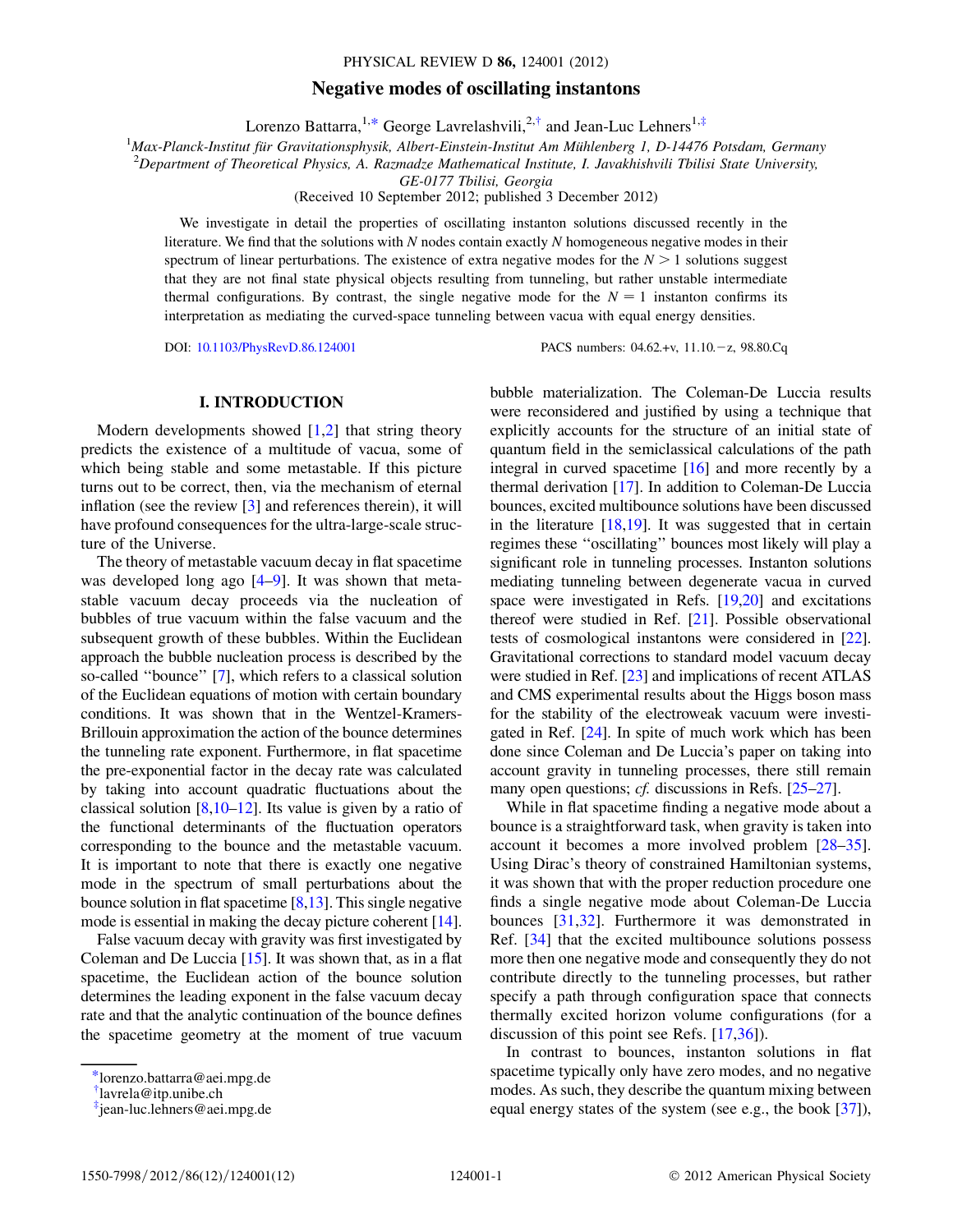rather than describing the decay of one vacuum into another vacuum of equal energy density. The aim of the present investigation is to better understand what happens when gravity is included. For this purpose, we will study in detail the properties of the oscillating instanton solutions discussed in the literature recently [\[20](#page-10-16)[,21\]](#page-10-17). As we will show, in the presence of gravity the standard instantons, which interpolate monotonically between one vacuum and the other, possess exactly one negative mode, and they do indeed describe a tunneling process between degenerate vacua. By contrast, oscillating instantons contain additional negative modes which invalidate their interpretation as contributing to a decay process. Along the way, we will clarify a number of issues that arise in the limit where the minima of the potential become degenerate in height, such as the proper definition of the thin wall approximation and the interpretation of the existence of the bubble wall itself.

The rest of paper is organized as follows: in the next section we recall the main properties of instantons and bounces using simple quantum mechanical examples. In Sec. [III](#page-2-0) we review details of the process of tunneling with gravity and we also review gravitational instanton solutions and their properties. In Sec. [IV](#page-7-0) we present our analysis of linear perturbations and their spectrum about instanton solutions. Section [V](#page-9-0) contains concluding remarks.

## II. EUCLIDEAN SOLUTIONS IN FLAT SPACETIME: INSTANTONS VS BOUNCES

Let us consider the basic example of one-dimensional field theory (quantum mechanics) and assume that the potential  $V(x)$  has a double well shape with the degenerate vacua at  $x = \pm a$ , see Fig. [1.](#page-1-0) Classically, the ground state of a particle at rest in one of the minima is a stable state. Quantum mechanically it is well known that the existence of instantons, i.e., finite action Euclidean solutions interpolating between  $-a$  and a, leads to a splitting of the ground state energy (see e.g., the detailed discussion in Ref. [\[9](#page-10-4)], which we briefly follow in the present section).

In the semiclassical approximation, summing multiinstanton configurations one finds for the two lowest-lying energy eigenstates,

$$
E_{\pm} = \frac{\hbar \omega}{2} \pm \hbar K e^{-S/\hbar} [1 + O(\hbar)], \tag{1}
$$

<span id="page-1-1"></span>where the exponent  $S = S[\bar{x}]$  is the Euclidean action of the instanton solution and the pre-exponential factor

$$
K = \frac{1}{2} \left( \frac{S}{2\pi\hbar} \right)^{1/2} \left( \frac{\det'[-\partial_t^2 + V''(\bar{x})]}{\det[-\partial_t^2 + \omega^2]} \right)^{-1/2}
$$
(2)

is calculated by taking the Gaussian integral over the quadratic action describing linear perturbations about the instanton. There is one translational zero mode in the spectrum which needs special care and det<sup>'</sup> means that this zero mode is treated separately. Integration over it gives the normalization factor in ([2](#page-1-1)). Thus, tunneling effects remove the degeneracy and shift the ground state energy. However, the correction to the energy levels is real, and two classically stable states, localized around either minimum, are promoted to two nonlocalized, stationary quantum states.

When the minima of the potential have different energy, the semiclassical analysis yields qualitatively different results. Now there is one vacuum with higher energy, which is a false (metastable) vacuum, and another with lower energy which constitutes the true (stable) vacuum. In this case, the bounce solution describes the decay of the false vacuum which proceeds via the nucleation of true vacuum bubbles in the false

<span id="page-1-0"></span>

FIG. 1 (color online). The left panel exhibits the shape of a double well potential with two degenerate minima located at  $x = \pm a$ . The blue curve represents the instanton solution, whose profile is depicted in the right panel.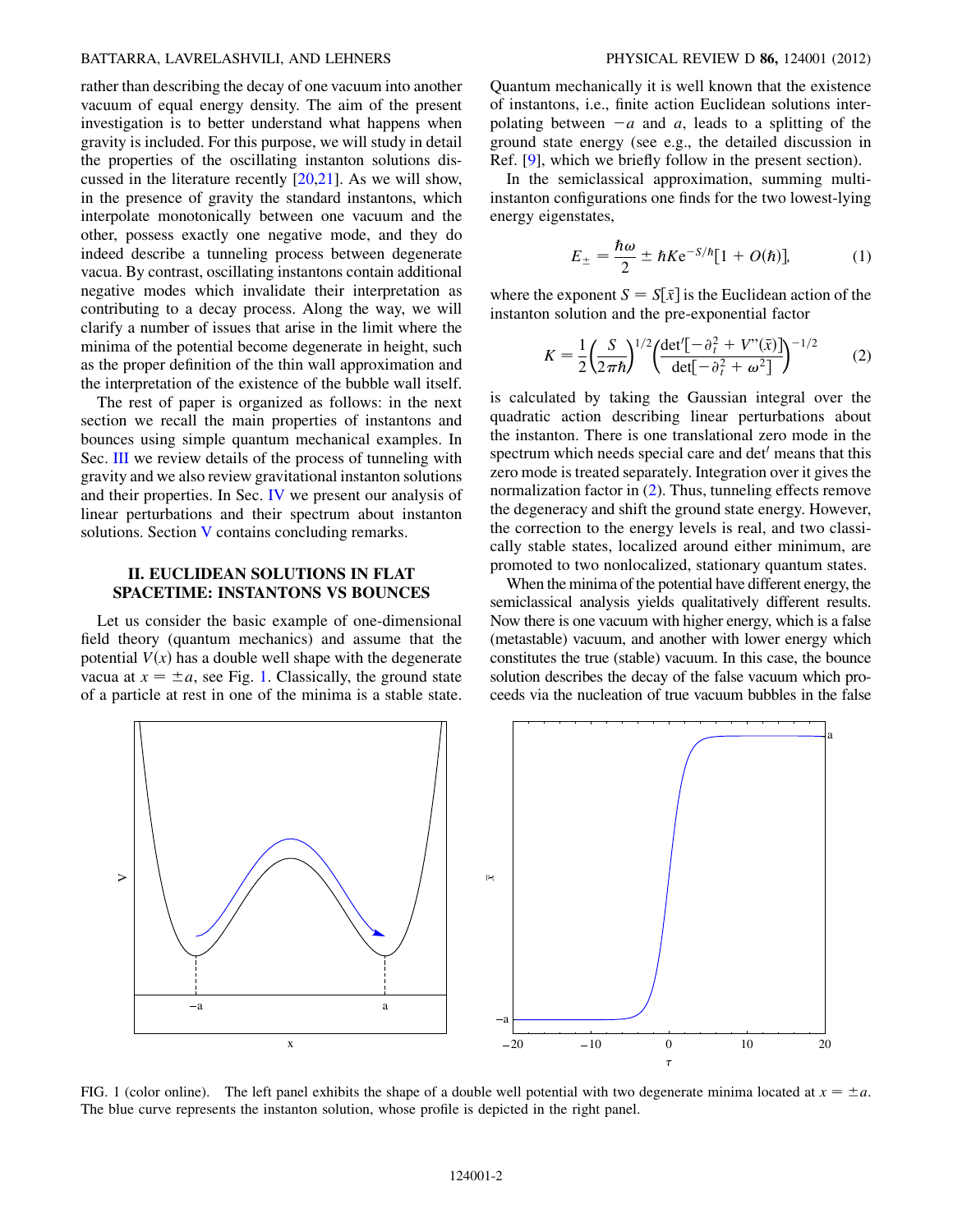#### NEGATIVE MODES OF OSCILLATING INSTANTONS PHYSICAL REVIEW D 86, 124001 (2012)

vacuum. In the semiclassical approximation, summing the contributions of multibounce configurations one finds the following correction to the energy of the false vacuum:

$$
E = \frac{\hbar \omega}{2} - \hbar K e^{-S/\hbar} [1 + O(\hbar)], \tag{3}
$$

<span id="page-2-1"></span>where

$$
K = \frac{1}{2} \left( \frac{S}{2\pi\hbar} \right)^{1/2} \left( \frac{\det \left( -\partial_t^2 + V''(\bar{x}) \right)}{\det \left[ -\partial_t^2 + \omega^2 \right]} \right)^{-1/2} . \tag{4}
$$

It is remarkable that there exists exactly one negative mode in the spectrum of linear perturbations about the bounce solution. This can be inferred from the fact that the (translational) zero energy wave function  $\psi_0 \sim \frac{d\bar{x}}{dt}$  of the corresponding Schrödinger equation has a node. The negative mode implies that the correction  $(4)$  $(4)$  to the false vacuum energy is purely imaginary and thus we actually have a decay process. So, the false vacuum decay probability per unit time is given by

$$
\Gamma = -2 \operatorname{Im} E/\hbar
$$
  
=  $\left(\frac{S}{2\pi\hbar}\right)^{1/2} \left| \frac{\det[-\partial_t^2 + V''(\bar{x})]}{\det[-\partial_t^2 + \omega^2]} \right|^{-1/2} e^{-S/\hbar} [1 + O(\hbar)].$  (5)

Analyzing metastable vacuum decay processes in Ref. [\[14](#page-10-10)], Coleman arrives at the strong conclusion: ''There may exist solutions in other ways like bounces and which have more than one negative eigenvalue, but, even if they do exist, they have nothing to do with tunneling.'' So, determining the number of negative modes in the spectrum of perturbations is of great importance in finding the proper physical interpretation of any given solution.

## III. TUNNELING WITH GRAVITY

<span id="page-2-0"></span>Let us now consider a self-interacting scalar field theory minimally coupled to Einstein gravity in four dimensions:

$$
S = \int d^4x \sqrt{-g} \left(\frac{1}{2\kappa} R - \frac{1}{2} \nabla_\mu \varphi \nabla^\mu \varphi - V(\varphi) \right), \tag{6}
$$

where  $\kappa = 8\pi G$  is the reduced Newton's constant. We consider potentials  $V(\varphi)$  which are bounded from below and admit two (possibly degenerate) vacua at  $\varphi = \varphi_{\pm}$ , separated by a barrier whose top is located at  $\varphi = \varphi_{top}$  (see Fig. [2](#page-2-2)). We denote  $V_{\pm} \equiv V(\varphi_{\pm})$  and conventionally choose  $V_{-} \leq V_{+}$ . In other words, when the vacua are nondegenerate,  $\varphi$  labels the position of the true vacuum in field space.

### A. Field equations

In the semiclassical limit, the rate for the tunneling process is again described by solutions of the Euclidean field equations with proper boundary conditions. In flat spacetime it was shown [[38](#page-11-8)] that the  $O(4)$  invariant solution has the least Euclidean action, and provides the dominant contribution to the decay process. An analogous proof does not exist in the case where gravity is included—rather the  $O(4)$  invariance is still a conjecture [\[15\]](#page-10-11) that we will assume to be true. Thus, the Euclidean metric and scalar field Ansätze can be written as

$$
ds^2 = d\eta^2 + \rho^2(\eta)d\Omega_3^2,\tag{7}
$$

$$
\varphi = \varphi(\eta). \tag{8}
$$

<span id="page-2-3"></span>The field equations read

$$
\rho'' = -\frac{\kappa \rho}{3} (\varphi'^2 + V), \tag{9}
$$

<span id="page-2-2"></span>

FIG. 2. The left panel shows the shape of a double well potential with two nondegenerate vacua. The gray curve represents the inverse potential, driving the solution of the Euclidean field equations. In the right panel, the flat space bounce appears as the separating solution between undershooting (dashed curve) and overshooting (dotted curve).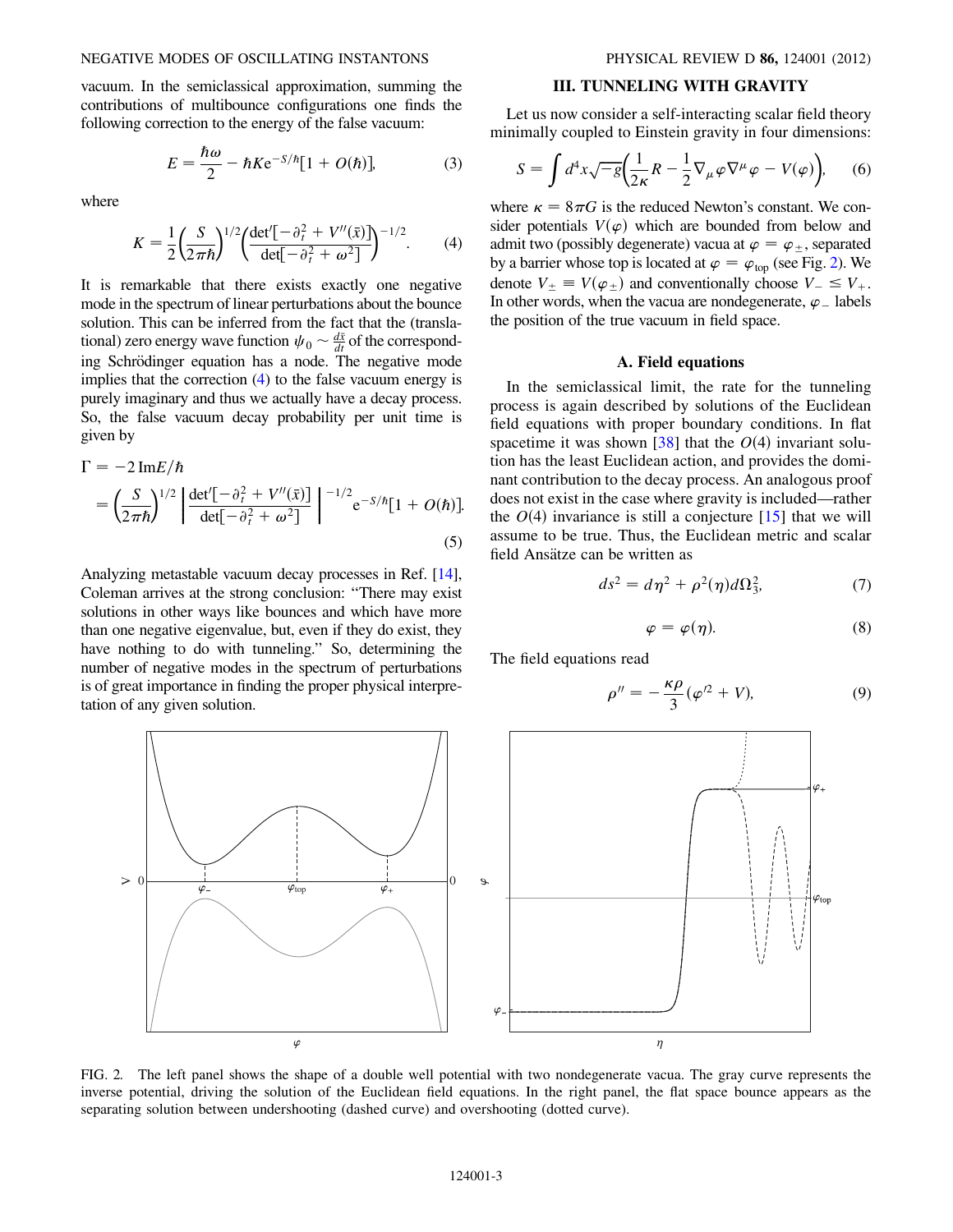$$
\varphi'' = V_{,\varphi} - 3\frac{\rho'}{\rho}\varphi',\tag{10}
$$

$$
\rho'^2 = 1 + \frac{\kappa \rho^2}{3} \left(\frac{1}{2} \varphi'^2 - V\right),\tag{11}
$$

<span id="page-3-2"></span><span id="page-3-0"></span>where a prime denotes differentiation with respect to Euclidean proper time  $\eta$  and  $V_{,\varphi} \equiv \frac{dV}{d\varphi}$ . Taking the origin  $\rho = 0$  to be conventionally located at  $\eta = 0$ , regularity imposes the following conditions:

$$
\rho'(\eta = 0) = 1,\tag{12}
$$

 $V_0 > 0$ : Euclidean dS $(S^4)$ 

 $V_0 = 0$ : Euclidean space $(E_4)$ 

$$
\varphi'(\eta = 0) = 0. \tag{13}
$$

<span id="page-3-1"></span>Together with ([10](#page-2-3)), these equations can be thought of as describing the one-dimensional motion of a unit mass particle which starts at rest at  $\eta = 0$  and is subject to an inverted potential  $-V(\varphi)$ . According to the sign of  $\rho'/\rho$ , a friction/antifriction term is also present, which depends nonlinearly on the motion of the particle via  $(11)$ .

When  $\varphi_0 \equiv \varphi(\eta = 0)$  is a stationary point of V, the corresponding solutions are maximally symmetric with a constant scalar field profile  $\varphi = \varphi_0$ .<sup>I</sup> Depending on the sign of  $V_0 \equiv V(\varphi_0)$ , one obtains

$$
\rho = H^{-1} \sin(H\eta), \qquad H^2 \equiv \frac{\kappa V_0}{3}, \tag{14}
$$

$$
\rho = \eta,\tag{15}
$$

$$
V_0 < 0: \text{ Euclidean AdS} \qquad \rho =
$$

Solutions with a nontrivial profile for the scalar field and which interpolate between the true vacuum and the false vacuum, i.e., for which we impose the boundary conditions

$$
\varphi_0 \equiv \varphi(\eta = 0) \simeq \varphi_{\pm}, \qquad \bar{\varphi} \equiv \varphi(\eta = \bar{\eta}) \simeq \varphi_{\mp},
$$

also exist. If they contain a single negative eigenmode in their fluctuation spectrum, they describe the decay of one vacuum into the other. The value of  $\bar{\eta}$  can be either finite, as for the maximally symmetric  $S<sup>4</sup>$  solution,

$$
\bar{\eta} = \pi H^{-1},\tag{17}
$$

or infinite, as in the other cases  $V_0 \leq 0$ . We refer to these two types of solutions as compact and noncompact bounces respectively.

#### B. Bounces connecting de Sitter vacua

Let us focus on the case where both vacua are of the de Sitter (dS) type, and the potential is bounded by a positive constant, as in Fig. [2.](#page-2-2) In Ref. [[19](#page-10-15)] it was shown that the corresponding theories can admit, depending on the details of the potential, several compact bounce solutions. These can be labeled by the number of scalar field oscillations between the two vacua. Relying on analytic arguments, the number of such solutions was determined to be equal to the largest integer N such that (see also Ref.  $[39]$ )

<span id="page-3-5"></span>
$$
N(N+3) < \frac{|V_{,\varphi\varphi}(\varphi_{\text{top}})|}{H_{\text{top}}^2}, \qquad H_{\text{top}}^2 \equiv \frac{\kappa V(\varphi_{\text{top}})}{3}.\tag{18}
$$

We may obtain a qualitative understanding of the existence of such solutions by analyzing the field equations. First,

$$
\rho = \sqrt{\frac{3}{\kappa |V_0|}} \sinh\left(\sqrt{\frac{\kappa |V_0|}{3}}\eta\right).
$$
 (16)

<span id="page-3-4"></span>one can easily prove that, V being bounded from below by a positive constant, all solutions to the field equations that are regular at  $\eta = 0$  [see [\(12\)](#page-3-1) and [\(13\)](#page-3-2)] are compact. Indeed,

$$
\rho'' = -\frac{\kappa \rho}{3} (\varphi'^2 + V) \le -H_{\min}^2 \rho,
$$
  

$$
H_{\min}^2 \equiv \frac{\kappa}{3} \min(V) > 0,
$$
 (19)

$$
\rho(0) = 0. \tag{20}
$$

<span id="page-3-3"></span>One can view  $(19)$  $(19)$  $(19)$  as the equation of motion of an oscillator with a time-dependent frequency, bounded from below by a positive constant. It is easy to show that, given the initial conditions  $(20)$  $(20)$  $(20)$ ,  $\rho$  vanishes before the time scale set by  $H_{\text{min}}$ ,

$$
\rho(\bar{\eta}) = 0: \bar{\eta} \le \pi H_{\text{min}}^{-1}.
$$
\n(21)

However, for a generic value of  $\varphi_0$ , one obtains a singular solution. Indeed, when  $\eta$  approaches  $\bar{\eta}$ , the coefficient  $\rho'/\rho$  in the scalar field equation becomes large and negative. For this reason, except for a discrete set of values for  $\varphi_0$ , the scalar field diverges (positive or negative) when  $\eta$ approaches  $\bar{\eta}$ . If  $\varphi_0$  equals one of those special values, the scalar field approaches a constant  $\bar{\varphi}_0$  when  $\eta \to \bar{\eta}$ .

Now, let us try to understand how these particular values of  $\varphi_0$  emerge from the field equations. Like in the flat space case, setting  $\varphi_0$  arbitrarily close to the true vacuum

<sup>&</sup>lt;sup>1</sup>By taking derivatives of  $(10)$  one can easily see that all the derivatives of  $\varphi$  vanish at  $\eta = 0$ .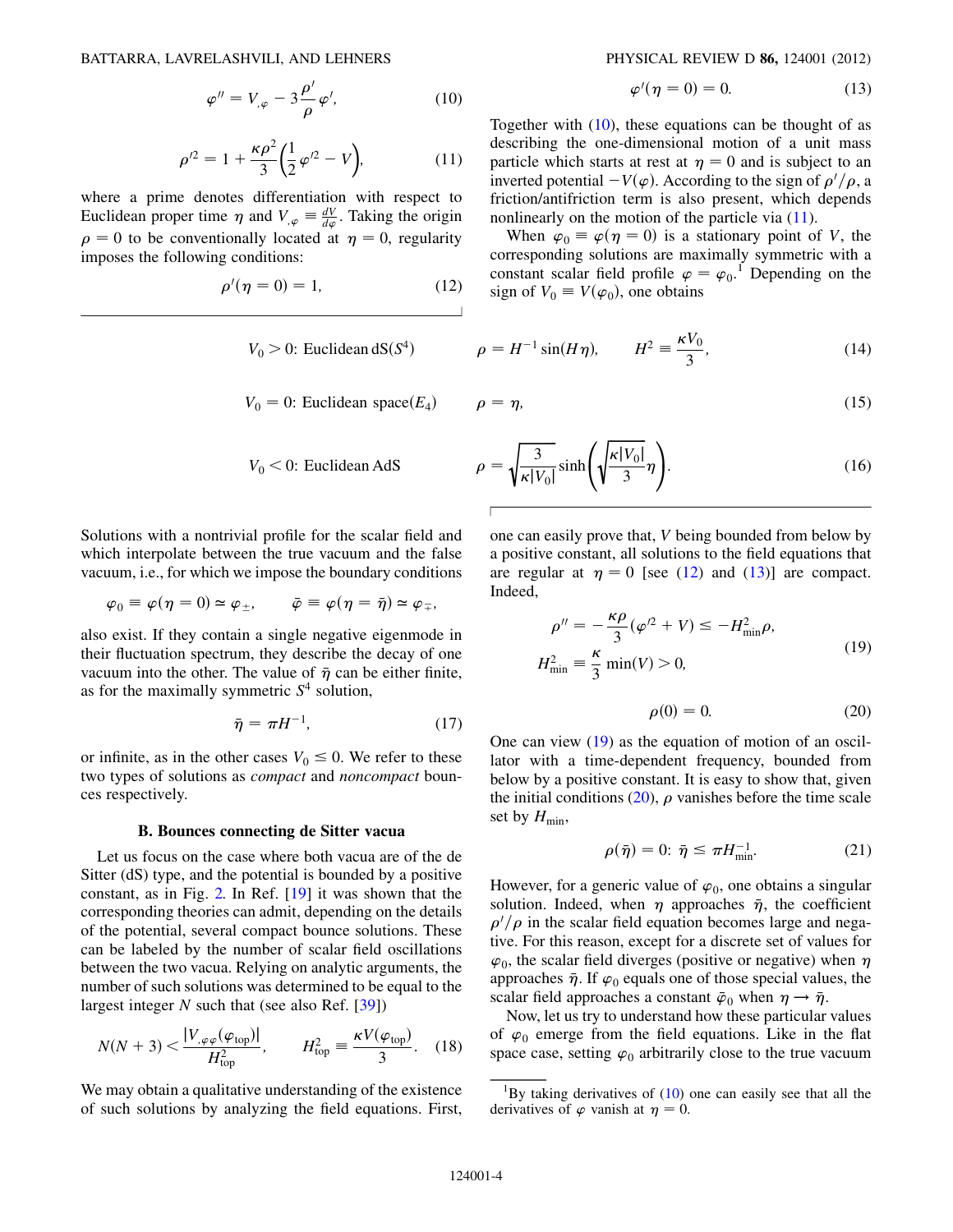$\varphi$ , one can make sure that the corresponding solution for  $\varphi$  overshoots monotonically. However, this does not require the two vacua to be nondegenerate anymore. Indeed, if  $\varphi_0$  is sufficiently close to  $\varphi$ , the coefficient  $\rho'/\rho$  will start taking large negative values at  $\eta \simeq \pi H_0^{-1}$ , when the scalar field still sits near the true vacuum. The combined action of the potential and the antifriction term will then kick the scalar field out of the true vacuum and make it reach infinity at  $\eta = \bar{\eta}$ . When  $\varphi_0 - \varphi_-$  is increased, the scalar field ''particle'' may lose enough energy, during the phase in which  $\rho'/\rho$  is positive, to be trapped and oscillate for a while around the minimum of  $-V$  located at  $\varphi = \varphi_{\text{top}}$ , before being kicked out again by the antifriction at  $\eta \sim H^{-1}$ . The period of such oscillations is roughly equal to the inverse curvature of the potential at  $\varphi$ <sub>top</sub>. The maximum number of oscillations is approximately set by the ratio between these two periods,

$$
N \lesssim \frac{|V_{,\varphi\varphi}(\varphi_{\text{top}})|^{1/2}}{H} \quad \text{(when } N \gg 1\text{)}.
$$
 (22)

Regular oscillating bounce solutions appear as the separating elements between classes of solutions which have a different number of oscillations before the overshooting; this rough estimate is a qualitative version of the rigorous result ([18](#page-3-5)).

### C. Instantons in a double well potential with degenerate minima

In the limiting case  $V_+ = V_-$  a Euclidean solution in flat spacetime does not exist. However, when gravity is included, instanton solutions between degenerate vacua become possible. Heuristically, this can be understood as follows: bounce solutions between dS vacua never start and end precisely at a minimum of the potential, but rather they start and end a little higher up on the potential. This can be interpreted by taking into account the fact that dS space has a nonzero temperature. Then, in a path integral formalism the preferred path connecting the original false vacuum to a bubble of true vacuum immersed in a region of false vacuum involves first a thermal excitation part of the way up the potential, followed by the bounce solution bringing the field over the hill. Because of this, the form of the bounce solution itself is insensitive to the behavior of the potential outside of the field range that it interpolates along. In other words, the precise height of the potential minimum is not directly relevant in determining the shape of the bounce solution, and tunneling ought to be able to take place irrespective of whether the minima are at slightly different or equal heights.

<span id="page-4-0"></span>As an example of gravitational instanton solutions, we will consider the symmetric potential studied in the work of Lee et al. [\[21](#page-10-17)], where such instanton solutions were presented,

$$
V(\varphi) = \frac{1}{8}(\varphi^2 - 1)^2 + V_0.
$$
 (23)

The two degenerate vacua are located at  $\varphi_{\pm} = \pm 1$ , where  $V_{\pm} = V_0$ . To reproduce the results presented in Ref. [\[21](#page-10-17)], we take  $V_0 = 0.5$ ,  $\kappa = 0.04$ . From [\(18\)](#page-3-5) we find  $N = 6$ , suggesting that solutions with up to six interpolations of the scalar field should exist. The results of the numerical solutions of the field equations are represented in Fig. [3.](#page-5-0) The solutions that separate classes of profiles with the same number  $N$  of oscillations are the regular bounce solutions already described in Ref. [[21\]](#page-10-17). In particular, the object separating singular solutions with  $N$  oscillations and  $N + 1$  oscillations is a regular bounce with N oscillations. Such regular solutions appear to be always symmetric (*N* even) or antisymmetric (*N* odd) under  $\eta \rightarrow \bar{\eta} - \eta$ . This result looks natural, considering the symmetry of the potential, but is not predicted by any mathematical proof that we are aware of.

We would like to stress that the existence of these solutions is not immediately apparent from the original formalism developed by Coleman and De Luccia. Much of their work assumes that the energy difference between the two minima is small, yet nonzero, in such a way that the bounce solution can be effectively thought of as a bubble of true vacuum separated by a thin wall from the false vacuum. In the case of compact solutions, a new scale enters the picture, namely the Hubble scale, and one must be careful in defining the thin wall limit.

In flat space the thin wall limit is defined by the condition

$$
S/(V_{+}-V_{-}) \gg |V_{,\varphi\varphi}(\varphi_{\text{top}})|^{-1/2}, \tag{24}
$$

where S is a constant, of dimensions (length)<sup>-3</sup>, which characterizes the potential barrier. When the difference in energy density between the two vacua goes to zero, the size of the bubble diverges while the thickness of its wall remains approximately constant. In de Sitter space the situation is radically different: as we recalled above, bounce solutions survive when the two vacua become degenerate. If we require the wall to be thin compared to the bubble size we need, in particular, its thickness to be small compared to the size of the whole bounce geometry, which is set by  $H_0^{-1}$ . With this assumption, it is easy to deduce from the overshooting-undershooting argument that the wall should be located close to the maximum of  $\rho(\eta)$ , where the coefficient  $\rho'/\rho$  vanishes. Therefore, in the case of degenerate vacua, the thin wall regime is attained when the following inequality holds:

$$
\eta_{\text{wall}} \sim H_0^{-1} \gg |V_{,\varphi\varphi}(\varphi_{\text{top}})|^{-1/2}.
$$
 (25)

In other words, the radius of the bubble approaches the Hubble radius as the energy difference between the two vacua tends to zero (see Fig. [4](#page-6-0)).

Also, in the standard treatment of Coleman and De Luccia, the existence of a bubble wall is physically justified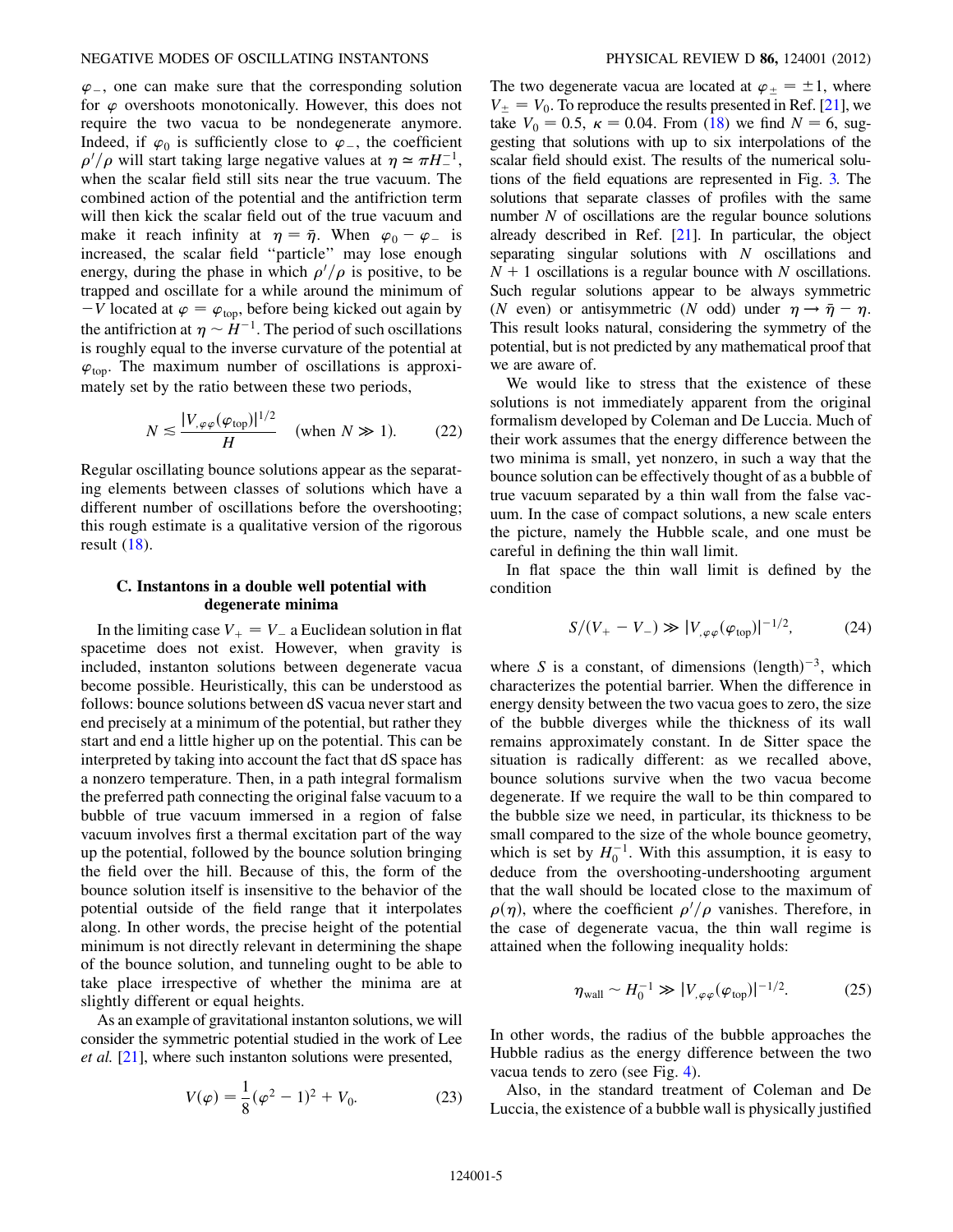<span id="page-5-0"></span>

FIG. 3 (color online). In the top panel, number of oscillations as a function of the starting value of the scalar field  $\varphi_0$  (V<sub>0</sub> = 0.5,  $\kappa = 0.04$ ): the values separating different classes of solutions correspond to regular instanton solutions. In the center panels, profile of the scalar field and  $\rho$  for under/overshooting around the  $N = 1$  instanton. In the bottom panels, same for  $N = 2$ . As  $\varphi_0$  increases, the dashed profile of the center panels evolves towards the dotted, then solid and dashed profiles of the bottom panels.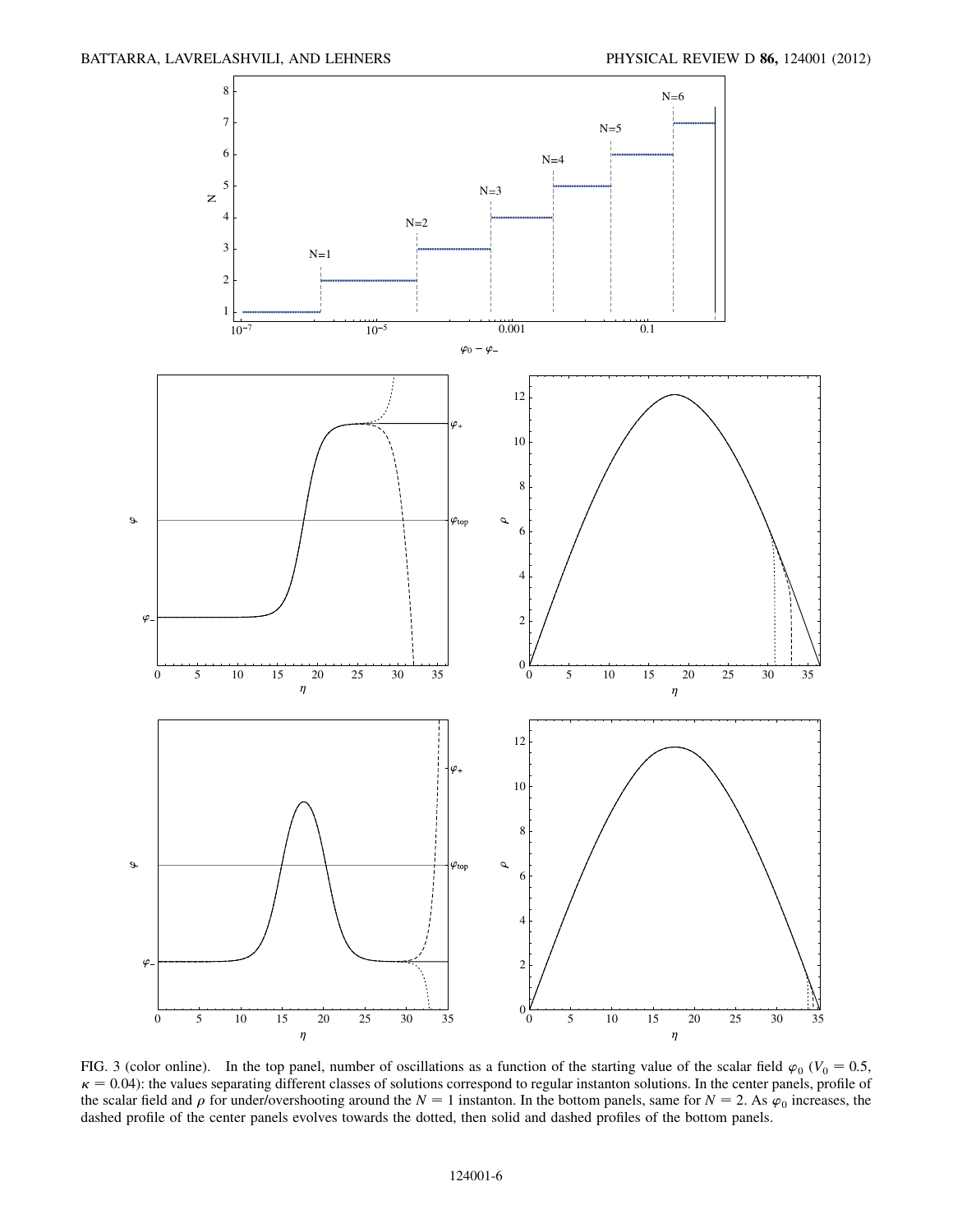<span id="page-6-0"></span>

FIG. 4. The left panel shows the profiles of the first instanton for the potential in [\(23\)](#page-4-0) with  $V_0 = 0.5$ , for the values  $\kappa = 0.4$  (dotted line),  $\kappa = 0.09$  (dashed line) and  $\kappa = 0.02$  (solid line). In the right panel, the corresponding profiles of the  $\rho$  function are plotted. As  $\kappa \to 0$ , the wall position scales as the Hubble radius  $H_0^{-1} \propto \kappa^{-1/2}$ , while its thickness remains approximately constant.

by the fact that it carries the difference in energy between the true and false vacua. In a sense, the overall energy is conserved in the tunneling process, and the energy that is lost by forming a bubble of true vacuum is compensated by the energy of the wall. In our case, the interior and the exterior of the bubble consist of vacua which have the same energy density, and so one may wonder how a wall, carrying tensile energy, is possible at all. The resolution is that, in the limit that the vacua become degenerate, a new effect becomes apparent. $<sup>2</sup>$  In fact, what we find is that the pres-</sup> ence of the wall is compensated by the removal of a section of the Euclidean four sphere. Let us elaborate on this statement: the wall is approximately located at the equator of the four sphere, where

$$
\rho \simeq H_0^{-1}.\tag{26}
$$

<span id="page-6-1"></span>Let  $\eta_A < \eta_B$  such that the wall is completely included in the region  $\eta_A \leq \eta \leq \eta_B$  and effectively  $V \approx V_0$  outside of this interval. We then have

$$
\rho \simeq H_0^{-1} \sin(H_0 \eta); \ \eta \le \eta_A, \tag{27}
$$

$$
\rho \simeq H_0^{-1} \sin(H_0(\eta + \Delta \eta)) \colon \eta \ge \eta_B. \tag{28}
$$

As we argued above, the thin wall should be located at the equator of the four sphere, where  $\rho \approx H_0^{-1}$ . If we take

 $\eta_B - \eta_A$  much smaller than  $H_0^{-1}$ , from the field equations we get

$$
\rho'' \simeq -\frac{\kappa H_0^{-1}}{3} (\varphi'^2 + V), \qquad \eta \in [\eta_A, \eta_B]. \quad (29)
$$

We can now estimate the difference

$$
\rho'(\eta_B) - \rho'_0(\eta_B) \simeq -\frac{\kappa H_0^{-1}}{3} \int_{\eta_A}^{\eta_B} d\eta (\varphi'^2 + V - V_0).
$$
\n(30)

As in the standard thin wall limit, the friction/antifriction term in the scalar field equation can usually be neglected at the wall,

$$
\frac{1}{2}\varphi^2 - V \simeq -V_0. \tag{31}
$$

Comparing with [\(28\)](#page-6-1) we find that

$$
H_0 \Delta \eta \simeq \frac{\kappa H_0^{-1}}{3} \int_{\eta_A}^{\eta_B} d\eta (\varphi'^2 + V - V_0) \tag{32}
$$

$$
\simeq \kappa H_0^{-1} \int_{\varphi_-}^{\varphi^+} d\varphi \sqrt{\frac{V - V_0}{2}}.
$$
 (33)

That is,

<sup>&</sup>lt;sup>2</sup>Presumably this effect is also present, though likely increasingly subdominant when the vacua are taken to be at heights that differ more and more.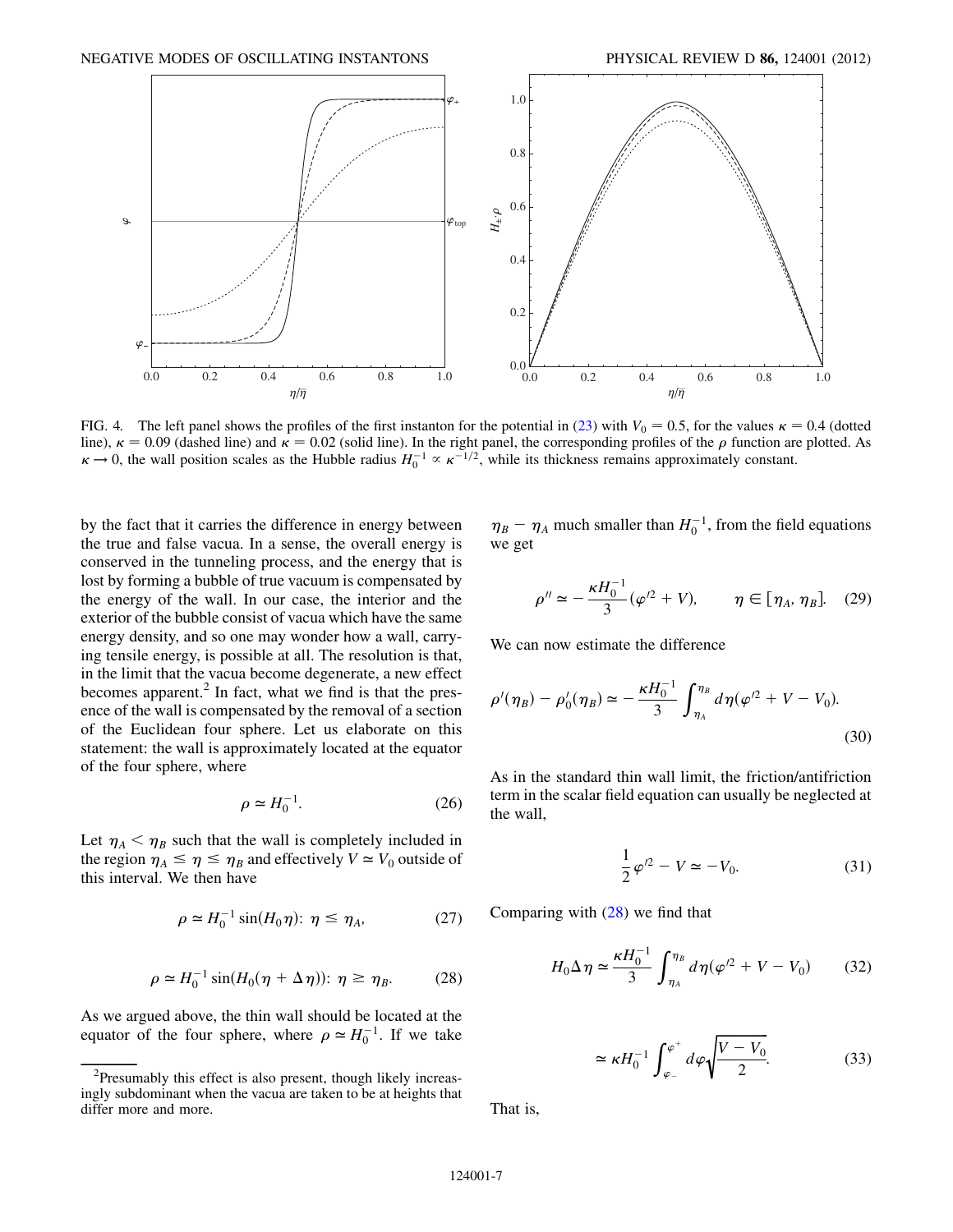<span id="page-7-1"></span>

FIG. 5 (color online). Left panel: The scalar field profile for the first,  $N = 1$ , instanton solution with  $V_0 = 1$  and  $\kappa = 0.0125$ . Right panel: The red, solid line represents the corresponding profile of  $\rho(\eta)$ . The black, dashed line represents the function  $\rho_0$  describing the vacuum de Sitter solution  $\varphi = \pm 1$ . The black, dotted line corresponds to the shifted de Sitter solution ([28](#page-6-1)) with  $\Delta \eta$  estimated according to ([34](#page-7-3)).

$$
\Delta \eta \simeq \frac{3}{\sqrt{2}V_0} \int_{\varphi_{-}}^{\varphi^{+}} d\varphi \sqrt{V - V_0}.
$$
 (34)

<span id="page-7-3"></span>This formula gives the width of the slice of four sphere that is removed due to the presence of the wall. Numerical results for the potential ([23\)](#page-4-0) indicate a good agreement with this analytic consideration (see Fig. [5](#page-7-1) for an illustration). Thus, loosely speaking, the wall is created by the conversion of a slice of spacetime into scalar field gradient energy.

## <span id="page-7-0"></span>IV. SPECTRUM OF LINEAR PERTURBATIONS

As discussed above, the study of the spectrum of perturbations about a given Euclidean solution is important in order to determine whether the solution actually contributes to the decay rate of a given vacuum. Indeed, the presence of a single perturbation mode with a negative eigenvalue is required for this interpretation [[14](#page-10-10)]. The negative mode of the Coleman-De Luccia bounce was first found in Refs. [\[31](#page-11-3)[,32\]](#page-11-4) and the fluctuation spectrum about oscillating bounces was studied in Refs. [[34](#page-11-5),[35](#page-11-2)]. In the case of bounce solutions (connecting two nondegenerate dS vacua), numerical evidence showed that the  $N<sup>th</sup>$  oscillating bounce is characterized by N homogeneous,  $O(4)$ symmetric, negative modes. For  $N > 1$ , there also exist additional inhomogeneous negative modes with nonzero angular quantum number  $\ell > 0$ .

In their study of oscillating instanton solutions connecting degenerate vacua, the authors of Refs. [[20](#page-10-16)[,21\]](#page-10-17), probably based on the properties of instantons in quantum mechanics, argued that such solutions should not admit negative modes. In what follows we address this question numerically and show that this expectation is not fulfilled.

The quadratic action for linear  $O(4)$  symmetric perturbations about Euclidean solutions in a self-interacting scalar field theory coupled to gravity was derived in Refs. [\[31](#page-11-3)[,34\]](#page-11-5), and reads

$$
S_E^{(2)} = 2\pi^2 \int \left(\frac{1}{2}f'^2 + \frac{1}{2}U[\rho(\eta), \varphi(\eta)]f^2\right) d\eta, \qquad (35)
$$

with the potential

$$
U[\rho(\eta), \varphi(\eta)] \equiv \frac{1}{Q} V_{,\varphi\varphi} - \frac{10\rho'^2}{\rho^2 Q} + \frac{12\rho'^2}{\rho^2 Q^2} + \frac{8}{\rho^2 Q} - \frac{6}{\rho^2} - \frac{3Q}{\rho^2} - \frac{\rho'^2}{4\rho^2} + \frac{\kappa \rho^2}{2Q^2} V_{,\varphi}^2 - \frac{2\kappa \rho \rho' \varphi'}{Q^2} V_{,\varphi} - \frac{\kappa}{6} (\varphi'^2 + V),
$$
 (36)

<span id="page-7-2"></span>where  $f \equiv \frac{\rho^{3/2}}{Q} \delta \varphi$  represents the fluctuation of a scalar field and  $Q = 1 - \frac{k \rho^2 \varphi^2}{6}$ . The Schrödinger equation diagonalizing the above quadratic actions reads

$$
-f'' + U[\rho(\eta), \varphi(\eta)]f = Ef.
$$
 (37)

Now our aim is to study the number of negative modes in the spectrum of ([37](#page-7-2)) for different oscillating instantons. A simple method of counting states with negative eigenvalues of the Schrödinger equation consists in investigating the zero energy wave function of this equation. According to well known theorems [\[40\]](#page-11-10), the number of nodes of the zero energy wave function then counts the number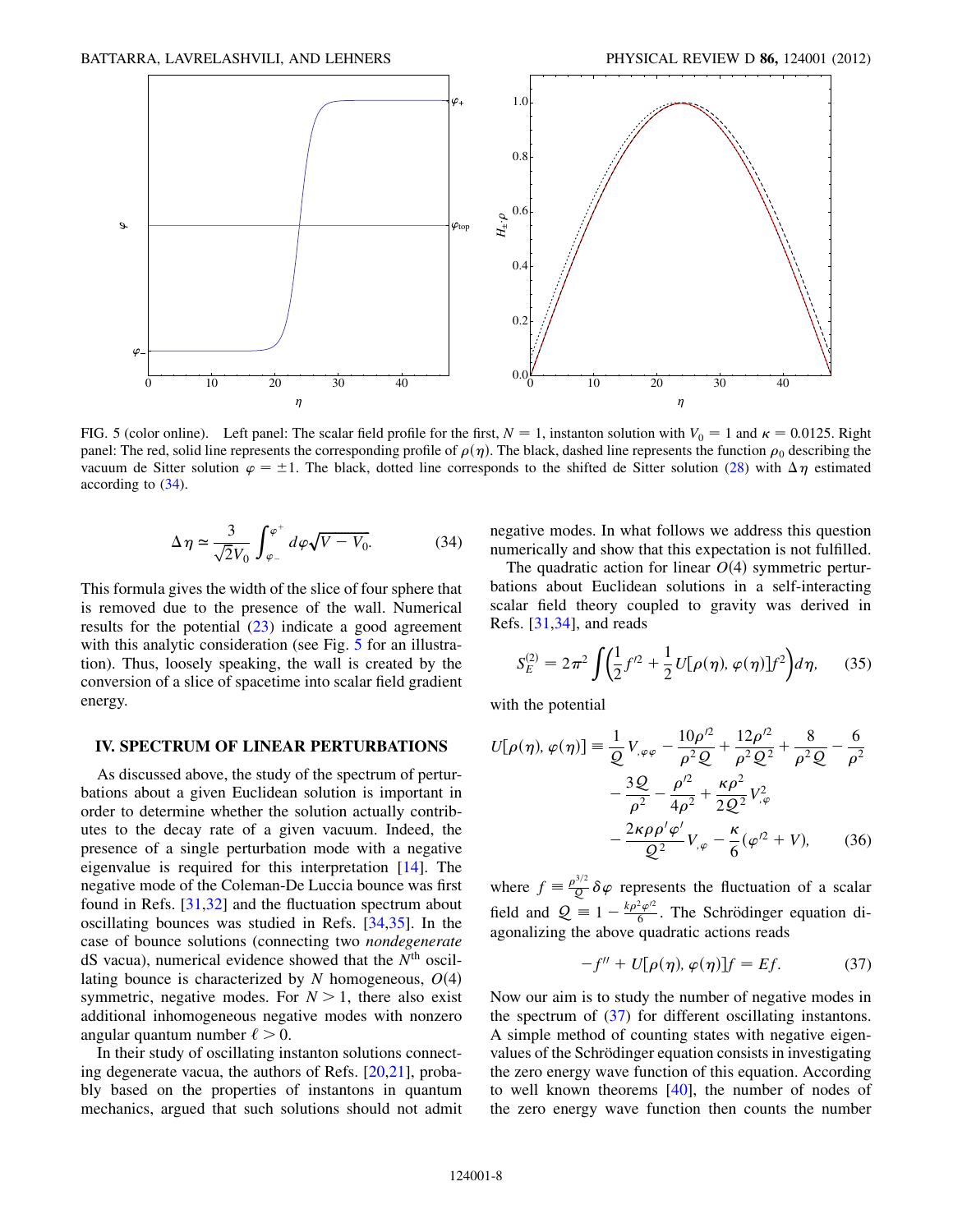<span id="page-8-0"></span>

FIG. 6 (color online). In the left panels, profile of the scalar field for the first three oscillating instantons with  $N = 1, 2, 3$  and  $V_0 = 0.5$  and  $\kappa = 0.04$ . In the central panels, potential for O(4)—symmetric perturbations. In the right panels, zero mode wave function (dotted line) and negative modes (solid lines): the normalization of the wave functions is not imposed, so the overall scale of the vertical axis is irrelevant. For  $N = 4, 5, 6$  we found analogous results.

of bound states in a given potential (heuristically, this is because the number of nodes points to the existence of a corresponding number of lower energy wave functions with successively fewer nodes).

Solving numerically the background equations for the oscillating bounce solution in the potential  $(23)$  $(23)$  $(23)$  and the perturbation equations with appropriate initial conditions (see Ref. [\[34\]](#page-11-5) for details) for a wide class of investigated solutions we find that the instanton with  $N$  nodes has exactly N homogeneous ( $O(4)$  symmetric) negative modes.

First, we considered the bounce solutions connecting two degenerate dS vacua. Our findings are illustrated in Fig. [6.](#page-8-0) For definiteness, we have taken the same parameter values as those considered in Ref. [\[21\]](#page-10-17), namely  $V_0 = 0.5$ and  $\kappa = 0.04$ , for which six oscillating bounce solutions are possible. The profile of the potential  $U(\eta)$  for the first three solutions is represented in Fig. [6.](#page-8-0) It is interesting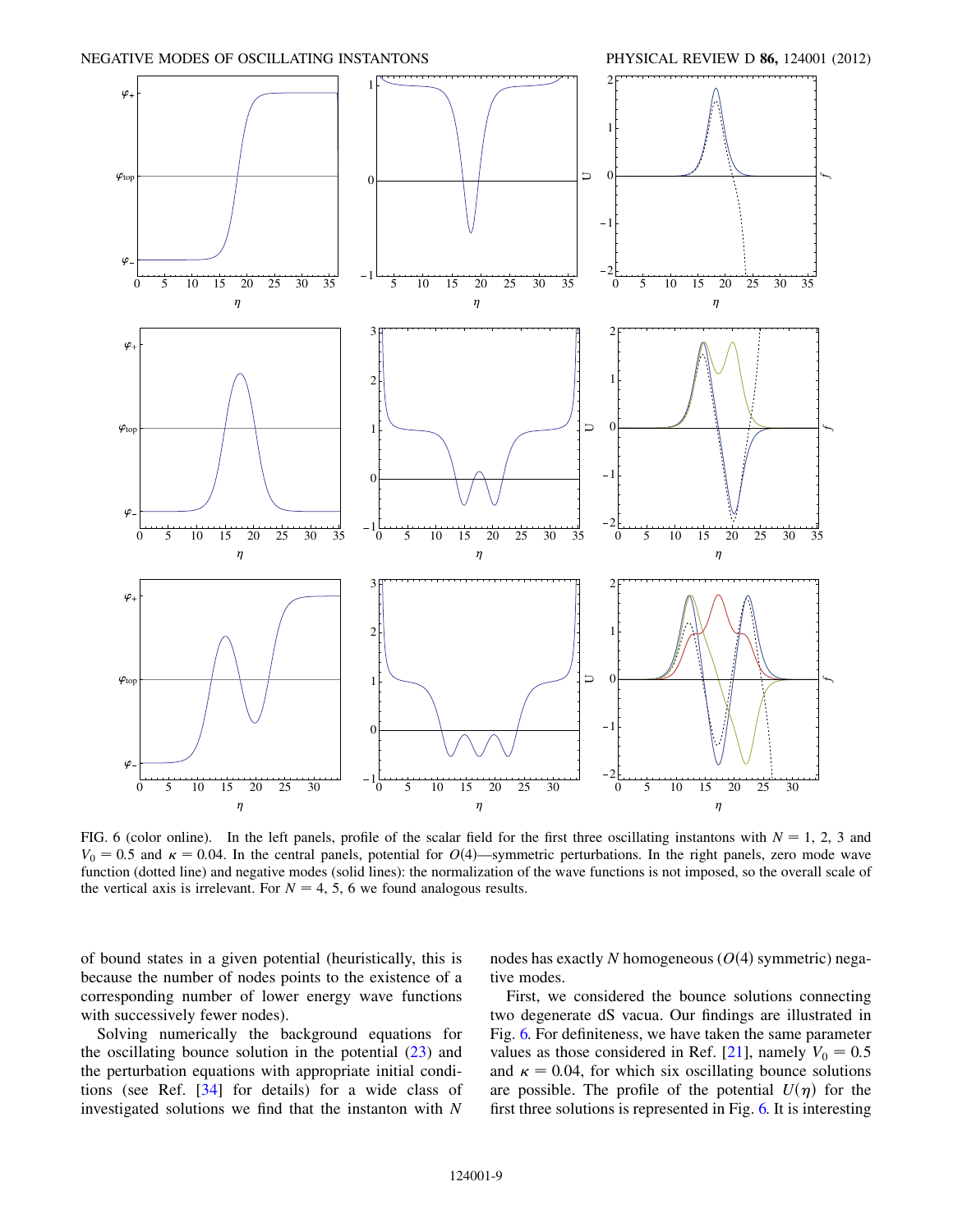<span id="page-9-1"></span>

FIG. 7 (color online). Left panel: Position of the wall of the  $N = 1$  bounce normalized to the size  $\bar{\eta}$  of the de Sitter sphere, as a function of the energy difference between the two vacua, for  $V_0 = 0.5$  and  $\kappa = 0.4$  (dots).  $\eta_{\text{wall}}$  was conventionally defined requiring  $\varphi(\eta_{\text{wall}}) = \varphi_{\text{top}}$ . The solid line is the wall position as predicted by the Coleman-De Luccia treatment. When the two vacua are degenerate, the wall is located at the equator of the sphere ( $\eta_{\text{wall}}/\bar{\eta} = 1/2$ ). Right panel: Eigenvalue of the  $O(4)$  symmetric negative mode associated to the  $N = 1$  bounce.

to note that around the  $N$  oscillating solution, the potential  $U$  admits  $N$  negative minima. The corresponding zero energy wave function shows exactly  $N$  nodes<sup>3</sup> (right panels of Fig.  $6$ ).

Our findings suggest that the results obtained in Refs. [\[34,](#page-11-5)[35\]](#page-11-2) do not undergo significant changes when the energy difference between the two vacua vanishes. This can be made explicit by numerically studying the degenerate limit. To do this, we add a linear term to the potential [\(23\)](#page-4-0),

$$
V(\varphi) = \frac{1}{8}(\varphi^2 - 1)^2 + V_0 + \epsilon \varphi,
$$
 (38)

$$
V_{+} - V_{-} = 2\epsilon + \mathcal{O}(\epsilon^{2}), \qquad (39)
$$

and investigate the limit  $\epsilon \rightarrow 0$ . The results of this analysis for a particular value of  $V_0$  and  $\kappa$  are summarized in Fig. [7.](#page-9-1) We chose the parameters in such a way that the thin wall approximation applies to the bounce/instanton solutions. When  $\epsilon \rightarrow 0$ , the wall moves towards the equator of the 4 sphere. However, in the same limit, the negative eigenvalue remains finite, and reaches the instanton value. Finally, the wall position can be predicted by the Coleman-De Luccia treatment, keeping in mind that the vacuum energy is now finite.

We also extended our study to bounce solutions connecting Minkowski and anti-de Sitter (AdS) degenerate vacua, which were also discussed in Ref. [\[21\]](#page-10-17). As it stands, our formalism only applies to the cases where the function Q is positive. The cases that we investigated are similar in spirit to the instanton solutions connecting dS vacua, in that the instantons themselves are compact due to the positive value of the potential at  $\varphi_{top}$ . It is then not surprising that similar results are obtained for these cases, and again N oscillating solutions possess N negative modes. It would be interesting to see if one can extend this class of solutions to the case where they start and end at zero or negative values of the potential. We leave this question for future work.

### V. CONCLUSIONS

<span id="page-9-0"></span>In the present paper we were interested in the properties of oscillating instanton solutions in a scalar-gravity theory. We investigated linear perturbations about instantons and studied numerically the corresponding Schrödinger equation. Our results imply that instanton solutions with N nodes admit exactly N homogeneous negative modes. The existence of additional negative modes for the oscillating instantons with more than one node gives us ground to discard them as physical final configurations. Following the interpretation of Ref. [\[17](#page-10-13)], they should rather be interpreted as unstable intermediate thermal configurations interpolating between the basic instanton and Hawking-Moss solutions, similarly to the oscillating bounces [[17](#page-10-13)]. In contrast to this, the existence of a single negative mode for the  $N = 1$  instantons supports their decay interpretation.

<sup>&</sup>lt;sup>3</sup>Generally speaking, the precise shape of modes and the corresponding eigenvalues depend on the choice of the weight function used to define the eigenvalue problem. However, the number of negative energy eigenstates is independent of this choice. Therefore, adopting e.g., the weight function of Ref. [[35](#page-11-2)], one obtains again the same number of negative modes, though in general they differ from the ones computed according to [\(37\)](#page-7-2).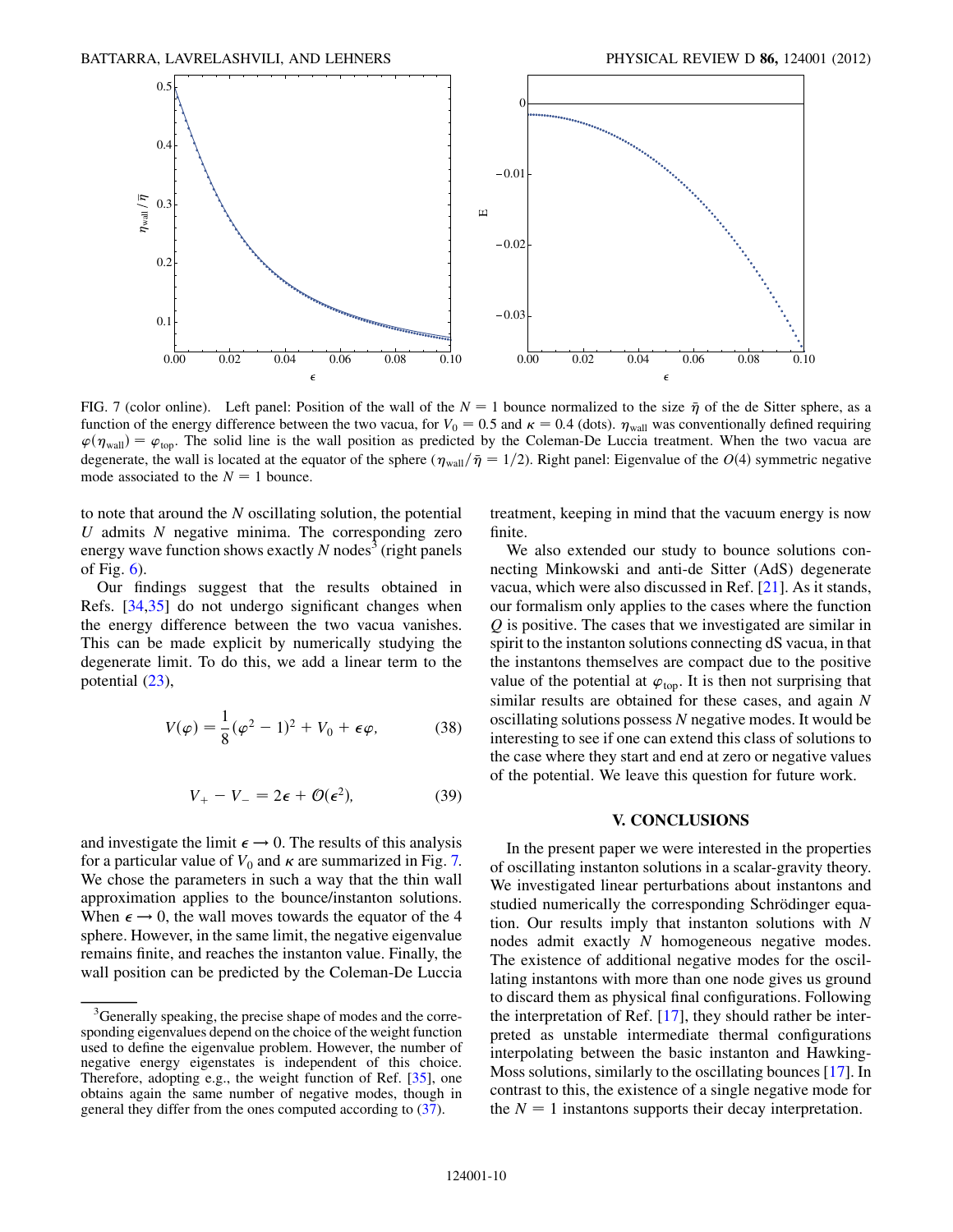### NEGATIVE MODES OF OSCILLATING INSTANTONS PHYSICAL REVIEW D 86, 124001 (2012)

We would like to stress that the tunneling process between vacua of equal or similar energy densities may not be of solely academic interest: recent studies of eternal inflation have in fact made implicit use of such tunneling processes and have even shown that, under certain circumstances, these similar-height tunneling processes can be the dominant tunneling processes in the multiverse [[41](#page-11-11)[,42](#page-11-12)]. In an equal-height decay process, the vacuum energy inside of the nucleated bubbles will be identical to that in the starting vacuum, yet other physical quantities will of course be different in general. In a string theoretic context, the value of the scalar field  $\varphi$  can determine certain properties, such as coupling constants, of the low energy physics, and thus there will in general be a clear physical distinction between the two vacua. Also, if one considers a more realistic model where other fields are coupled to the tunneling scalar field one can observe other interesting phenomena like particle creation during tunneling and even more dramatic changes, e.g., if fermions have Yukawa couplings to the tunneling field [[43](#page-11-13),[44](#page-11-14)]. It is interesting to observe that the rates of tunneling in between the two vacua will be the same, regardless of whether one tunnels from the first to the second, or from the second to the first vacuum. This is because the tunneling is mediated via the same instanton solution, and the background subtraction that one performs in calculating the tunneling rate is identical in both cases, as it depends only on the vacuum energy. Thus, such a system will result in a fractal spacetime structure with the overall volume being divided equally between the two vacua in the late future limit.

We conclude with a few notes on future directions: the oscillating instantons which we investigated in present paper exist only due to gravity. There are no such solutions in  $(3 + 1)$  dimensional theory in flat spacetime. On the other hand in scalar field theory there are so-called Fubini instantons [[45](#page-11-15)] describing tunneling without barrier. Recently gravitating versions of Fubini instantons were investigated in Ref. [[46](#page-11-16)]. Since in this case the solutions exist in flat as well as in curved spacetime, it will be interesting to apply a similar analysis to the Fubini instantons and see what the effects of gravity are in that case.

On a more technical side, we point out that in the present paper we studied a wide class of instantons with the function Q entering the effective fluctuation potential being positive everywhere. In the situation where Q becomes negative somewhere along the trajectory, the perturbation potential becomes singular and the validity of its derivation needs a more careful analysis. We leave these subtle questions for further investigation.

#### ACKNOWLEDGMENTS

This work started during the visit of G. L. to the Albert Einstein Institute, Potsdam, Germany. G. L. would like to thank the Quantum Gravity group of this institute and especially Hermann Nicolai for kind hospitality. L. B. and J. L. L. gratefully acknowledge the support of the European Research Council via the Starting Grant No. 256994. G.L. acknowledges support from Swiss National Science Foundation SCOPES Grant No. 128040.

- <span id="page-10-0"></span>[1] R. Bousso and J. Polchinski, [J. High Energy Phys. 06](http://dx.doi.org/10.1088/1126-6708/2000/06/006) [\(2000\) 006.](http://dx.doi.org/10.1088/1126-6708/2000/06/006)
- <span id="page-10-2"></span><span id="page-10-1"></span>[2] M. R. Douglas, [J. High Energy Phys. 05 \(2003\) 046.](http://dx.doi.org/10.1088/1126-6708/2003/05/046)
- <span id="page-10-3"></span>[3] A. H. Guth, J. Phys. A 40[, 6811 \(2007\).](http://dx.doi.org/10.1088/1751-8113/40/25/S25)
- [4] J. S. Langer, [Ann. Phys. \(N.Y.\)](http://dx.doi.org/10.1016/0003-4916(67)90200-X) 41, 108 (1967); 281[, 941](http://dx.doi.org/10.1006/aphy.2000.6025) [\(2000\)](http://dx.doi.org/10.1006/aphy.2000.6025).
- [5] J. S. Langer, [Ann. Phys. \(N.Y.\)](http://dx.doi.org/10.1016/0003-4916(69)90153-5) **54**, 258 (1969).
- [6] I. Y. Kobzarev, L. B. Okun, and M. B. Voloshin, Yad. Fiz. 20, 1229 (1974); Sov. J. Nucl. Phys. 20, 644 (1975).
- <span id="page-10-5"></span>[7] S. R. Coleman, Phys. Rev. D 15[, 2929 \(1977\);](http://dx.doi.org/10.1103/PhysRevD.15.2929) 16[, 1248\(E\)](http://dx.doi.org/10.1103/PhysRevD.16.1248) [\(1977\)](http://dx.doi.org/10.1103/PhysRevD.16.1248).
- <span id="page-10-6"></span>[8] C. G. Callan, Jr. and S. R. Coleman, *[Phys. Rev. D](http://dx.doi.org/10.1103/PhysRevD.16.1762)* **16**, 1762 [\(1977\)](http://dx.doi.org/10.1103/PhysRevD.16.1762).
- <span id="page-10-7"></span><span id="page-10-4"></span>[9] S. R. Coleman, Subnuclear series 15, 805 (1979).
- [10] G. Isidori, G. Ridolfi, and A. Strumia, [Nucl. Phys.](http://dx.doi.org/10.1016/S0550-3213(01)00302-9) **B609**, [387 \(2001\)](http://dx.doi.org/10.1016/S0550-3213(01)00302-9).
- [11] J. Baacke and G. Lavrelashvili, *[Phys. Rev. D](http://dx.doi.org/10.1103/PhysRevD.69.025009)* 69, 025009 [\(2004\)](http://dx.doi.org/10.1103/PhysRevD.69.025009).
- <span id="page-10-8"></span>[12] G. V. Dunne and H. Min, [Phys. Rev. D](http://dx.doi.org/10.1103/PhysRevD.72.125004) 72, 125004  $(2005)$ .
- <span id="page-10-10"></span><span id="page-10-9"></span>[13] M. Maziashvili, J. Phys. A 36[, L463 \(2003\).](http://dx.doi.org/10.1088/0305-4470/36/32/101)
- [14] S. R. Coleman, Nucl. Phys. **B298**[, 178 \(1988\)](http://dx.doi.org/10.1016/0550-3213(88)90308-2).
- <span id="page-10-11"></span>[15] S. R. Coleman and F. De Luccia, *[Phys. Rev. D](http://dx.doi.org/10.1103/PhysRevD.21.3305)* 21, 3305 [\(1980\)](http://dx.doi.org/10.1103/PhysRevD.21.3305).
- <span id="page-10-12"></span>[16] V. A. Rubakov and S. M. Sibiryakov, [Theor. Math. Phys.](http://dx.doi.org/10.1007/BF02557243) 120[, 1194 \(1999\).](http://dx.doi.org/10.1007/BF02557243)
- <span id="page-10-13"></span>[17] A. R. Brown and E. J. Weinberg, *[Phys. Rev. D](http://dx.doi.org/10.1103/PhysRevD.76.064003)* **76**, 064003  $(2007)$ .
- <span id="page-10-14"></span>[18] R. Bousso and A.D. Linde, *[Phys. Rev. D](http://dx.doi.org/10.1103/PhysRevD.58.083503)* 58, 083503 [\(1998\)](http://dx.doi.org/10.1103/PhysRevD.58.083503).
- <span id="page-10-15"></span>[19] J.C. Hackworth and E.J. Weinberg, *[Phys. Rev. D](http://dx.doi.org/10.1103/PhysRevD.71.044014)* 71, [044014 \(2005\).](http://dx.doi.org/10.1103/PhysRevD.71.044014)
- <span id="page-10-16"></span>[20] B.-H. Lee, C. H. Lee, W. Lee, and C. Oh, *[Phys. Rev. D](http://dx.doi.org/10.1103/PhysRevD.82.024019)* 82, [024019 \(2010\).](http://dx.doi.org/10.1103/PhysRevD.82.024019)
- <span id="page-10-17"></span>[21] B.-H. Lee, C. H. Lee, W. Lee, and C. Oh, *[Phys. Rev. D](http://dx.doi.org/10.1103/PhysRevD.85.024022)* 85, [024022 \(2012\).](http://dx.doi.org/10.1103/PhysRevD.85.024022)
- <span id="page-10-18"></span>[22] S. Gratton, T. Hertog, and N. Turok, *[Phys. Rev. D](http://dx.doi.org/10.1103/PhysRevD.62.063501)* 62, [063501 \(2000\).](http://dx.doi.org/10.1103/PhysRevD.62.063501)
- <span id="page-10-19"></span>[23] G. Isidori, V. S. Rychkov, A. Strumia, and N. Tetradis, Phys. Rev. D 77[, 025034 \(2008\).](http://dx.doi.org/10.1103/PhysRevD.77.025034)
- <span id="page-10-20"></span>[24] J. Elias-Miro, J. R. Espinosa, G. F. Giudice, G. Isidori, A. Riotto, and A. Strumia, [Phys. Lett. B](http://dx.doi.org/10.1016/j.physletb.2012.02.013) 709, 222 (2012).
- <span id="page-10-21"></span>[25] T. Banks, [arXiv:hep-th/0211160.](http://arXiv.org/abs/hep-th/0211160)
- [26] B. Bajc, G. Dvali, and G. Senjanovic,  $arXiv:1108.5195$ .